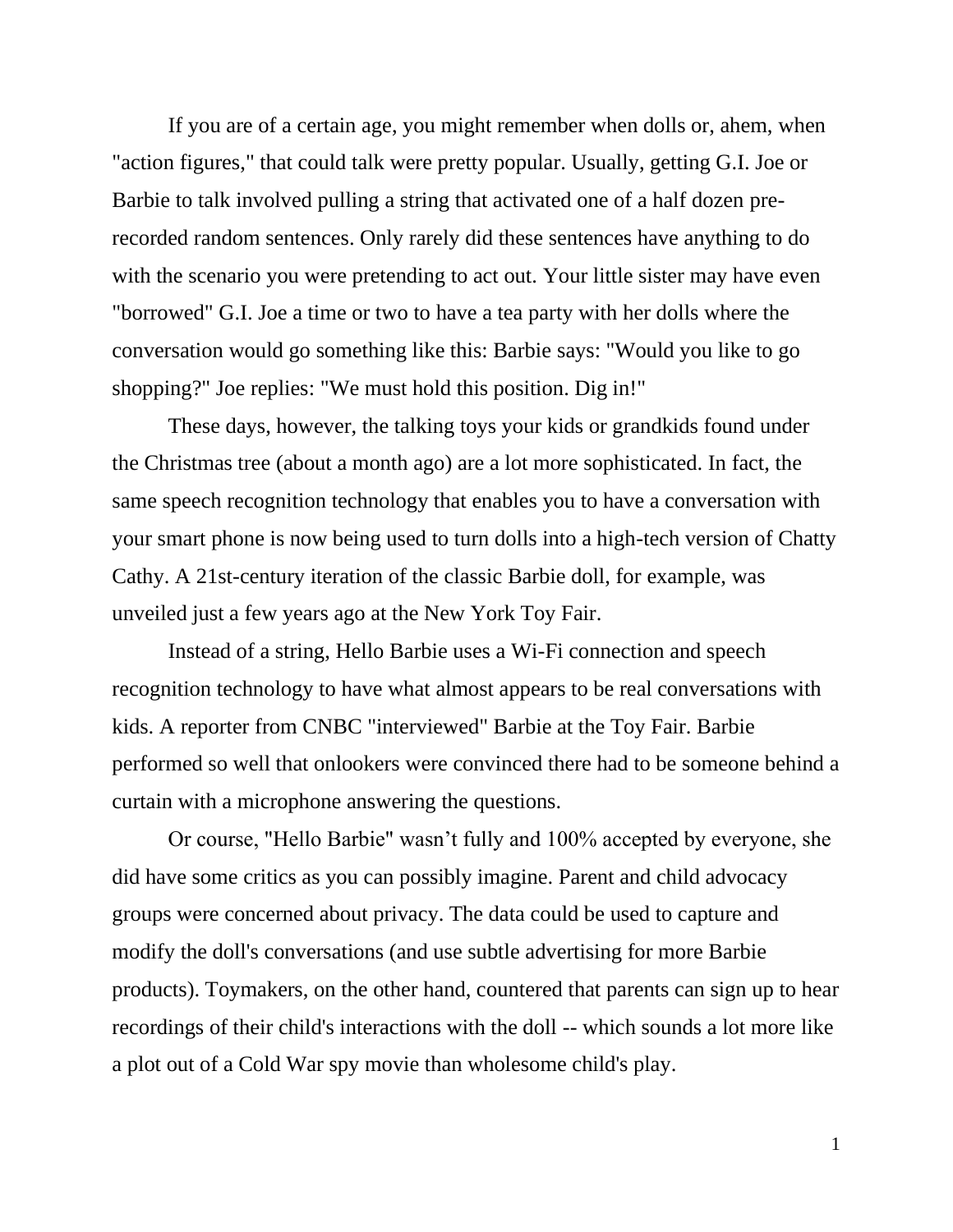The bottom line, however, is that, as speech recognition technology gets more and more complex, it's going to get harder to tell whether we're having a "real" conversation, or a computer-generated one. Which may make us realize that there may be times when we need to really pay attention and learn to listen to the right and real voices in our lives. And discerning the right voice has been an issue long before we had smartphones and talking dolls. The Bible is full of stories where people, including kids, heard a voice, and had to decide whether to respond or not.

Abram was hanging out in Haran when he heard a voice saying to him, "Go west, young man!" The actual quotation is, "Go from your country and your kindred and your father's house to the land that I will show you." Moses was tending sheep in the middle of nowheresville when he heard a voice coming from a burning bush. Samuel was a little boy sleeping on a cot in the temple when he heard a voice calling his name. Isaiah was also in the temple when he heard the Lord say, "Whom shall I send, and who will go for us?" Elijah was in the cleft of a mountain when he heard the "still small voice," and when he heard God say to him, "What are you doing here, Elijah?" And then there's this week's text, where a boy named Jeremiah hears a voice and decides to get interactive with it.

The voice he hears, of course, is the voice of God. But we have to wonder how each of these biblical heroes heard it and, perhaps even more importantly, what made them answer. A 21st-century kid might have an increasingly tough time differentiating between a real voice and a computer-generated one, but apparently as a kid Jeremiah knew right away that the voice he was hearing was the Lord's. Which begs the question, how did he know, and how do we know, when we're hearing the voice of God? Thankfully Jeremiah's story offers us some clues.

For starters, God's voice is best heard in the context of a community of faith. The words written down in the book of Jeremiah tell us that he was the son of a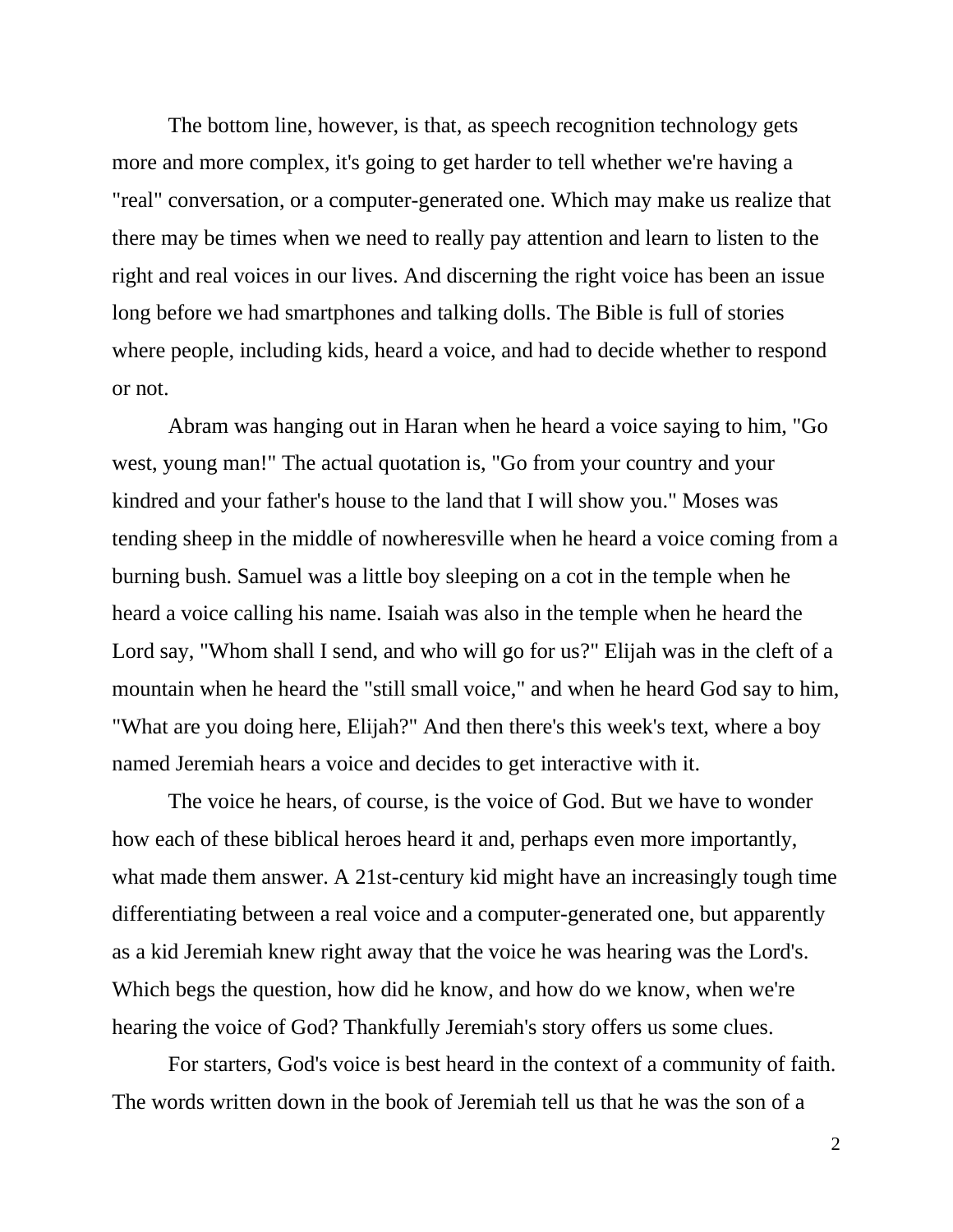priest named Hilkiah from Anathoth, a town just north of Jerusalem that was one of the cities assigned to the priestly class of Levites. Growing up within a priestly community, Jeremiah would have known the stories about Abraham, Moses, Samuel, and so many others who had heard God's call. He would have been schooled in regular prayer and would have witnessed the people of his village poring over sacred texts to determine God's will and way for their lives. The voice of God thus came to Jeremiah, not out of the blue, but in the context of a community devoted to God; a community where people discerned God's voice together.

In a world where technology tends to isolate people, and where a kid can have hours of conversations with a doll instead of with friends or family, we need to remember that we're wired to hear God's voice best within community. It's in community that we can check the inner stirrings of our hearts with others who can help us discern the voice of God through Scripture. It's in community that we can worship together and pray together. Regular connection to Christian community is the key to making sure that the voice we're hearing is actually God's, and not simply an advertisement for our own desires.

Then, there's the fact that: God's voice is best heard in conversation with God. We don't know exactly how God's call "came" to Jeremiah. Perhaps it was in a dream. Perhaps it was an inner voice, or maybe it was during a time of prayer. But, like Moses and Samuel before him, Jeremiah decides to test the voice by entering into a conversation with it, even pushing back against it.

God told Jeremiah that Jeremiah had been appointed to a prophetic mission before he was even born. Having been schooled in the story of Moses, Jeremiah raises a conversational objection. "Ah, Lord God! Truly I do not know how to speak, for I am only a boy!" God knows Jeremiah, but Jeremiah also knows himself, and what being "a prophet to the nations" will entail. By pushing back in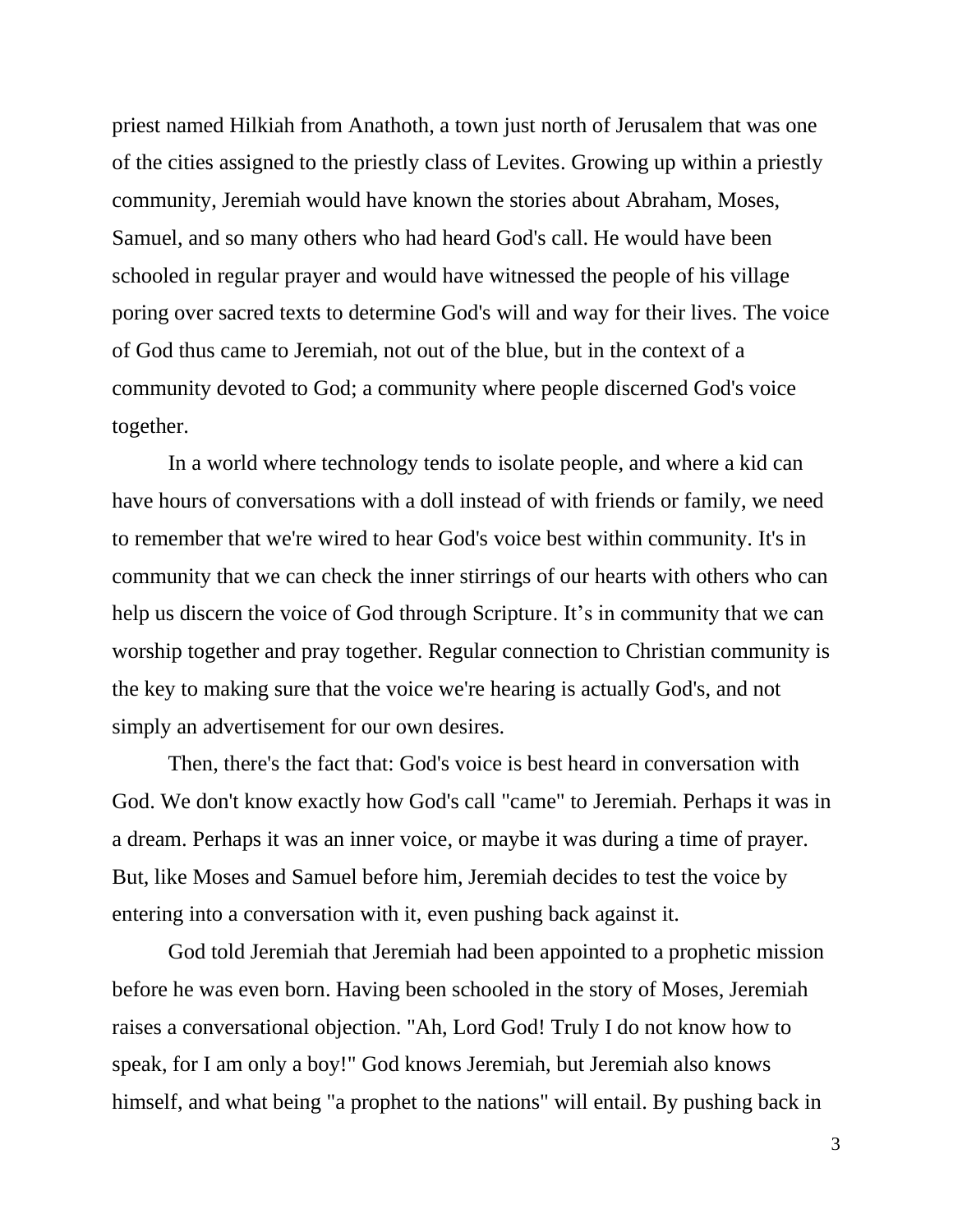the conversation, Jeremiah can sort out whether his call is something coming from within himself, which could be easily dismissed, or whether this was coming from God -- a call that could not be discounted quite so fast.

It's an interesting pattern in the Bible -- those who are the most powerfully used by God are those who take the time to test God's call with a conversation. In fact, conversation is one of the keys to a lasting relationship with our Creator that's not built on an algorithm. Jeremiah's response to God, "Ah, Lord God" is language that usually preceded a prayer in the form of lament or complaint. The Bible reveals a lot of these kinds of conversational prayers; the Psalms are full of them, as are the stories of biblical heroes including Jesus who has his own pushback conversation with God in the Garden of Gethsemane.

Indeed, it seems like God invites this kind of conversation, even if God will always have the last word! We sometimes forget that prayer is a two-way street, and that God doesn't just give us a series of commands. Plenty of people have claimed to have been ordered by God to do something but failed to enter into a conversation with God to determine whose voice they were actually hearing. In fact, it probably wouldn't take us very long to brainstorm a list of certain religious cult leaders that fall into that category.

Although a computer server can pump out sentences in response to a person's voice, it can never actually know the heart of a person, his fears, or her feelings. God allows us to bring those fears and feelings to the table when we converse with the divine. Yes, God wants our obedience, but it seems that God also desires that obedience to emerge out of a deep relationship, rather than out of mere obligation. Regular prayer is a running conversation with God that allows us to test the words that we hear to see whether they are from God. Our Lord, Our Savior, Our redeemer invites us, both individually and collectively, to test His words given